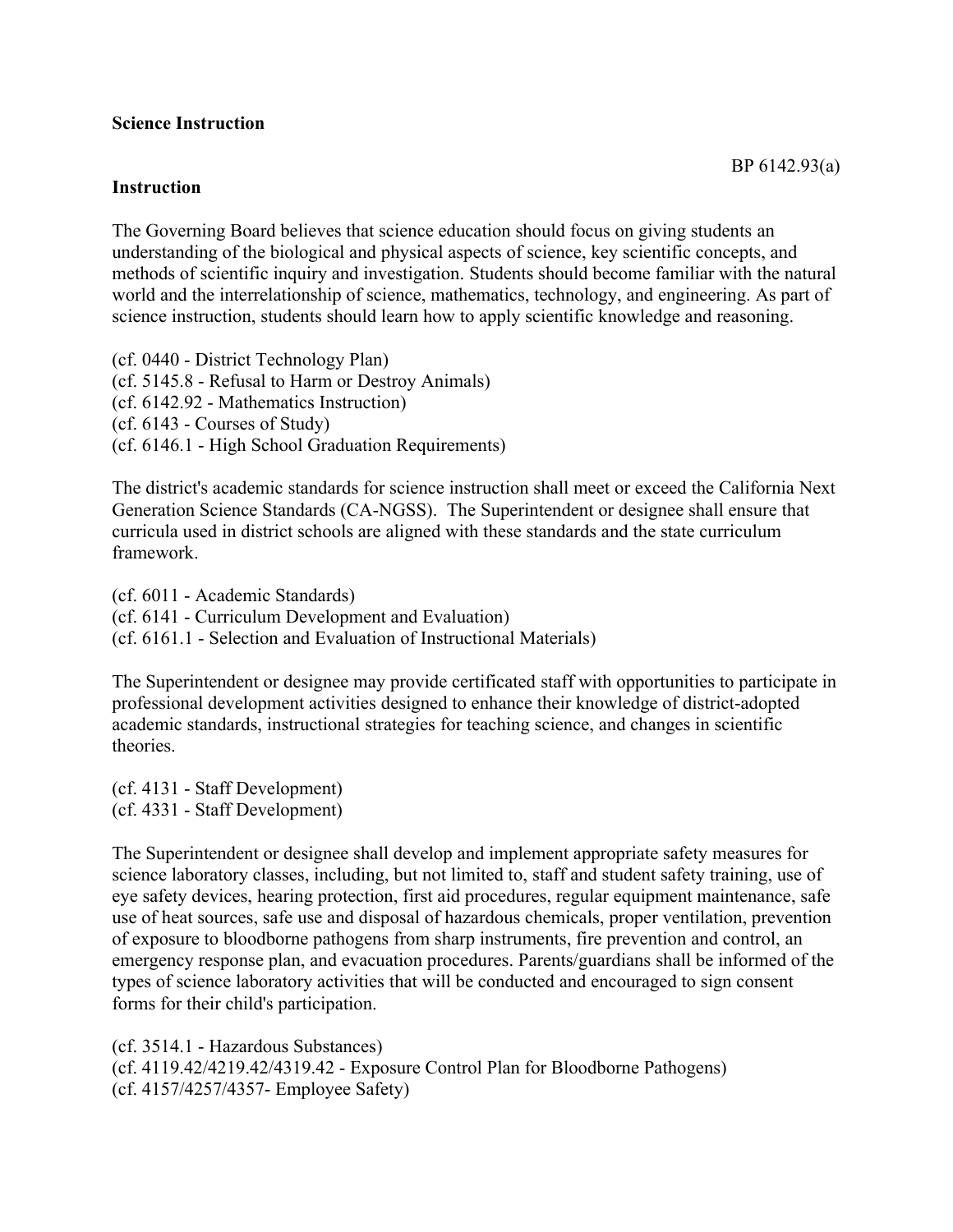## (cf. 5142 - Safety)

The Superintendent or designee may regularly report to the Board regarding the implementation and effectiveness of the science curriculum at each grade level. At a minimum, each report shall address the extent to which the program is aligned with the CA-NGSS, any applicable student assessment results, and feedback from students, parents/guardians, and staff regarding the program.

(cf. 0500 - Accountability) (cf. 6162.51 - State Academic Achievement Tests)

Legal Reference: EDUCATION CODE 8774 Residential outdoor science program 32030-32034 Eye safety 32255-32255.6 Student's right to refrain from harmful or destructive use of animals 33475-33475.5 Model curriculum on stem cell science 49340-49341 Hazardous substances education 51210 Areas of study, grades 1 through 6 51210.3 Elementary science coach 51220 Areas of study, grades 7 through 12 51225.3 High school graduation 52060-52077 Local control and accountability plan 60640-60649 California Assessment of Student Performance and Progress CODE OF REGULATION, TITLE 5 14030 Science laboratories, design specifications CODE OF REGULATIONS, TITLE 8 5191 Occupational exposure to hazardous chemicals in laboratories; chemical hygiene plan Management Resources: CSBA PUBLICATIONS Supporting Implementation of the California Next Generation Science Standards (CA-NGSS), Governance Brief, November 2016 CALIFORNIA DEPARTMENT OF EDUCATION PUBLICATIONS Science Framework for California Public Schools: Kindergarten Through Grade Twelve, 2016 Next Generation Science Standards Systems Implementation Plan for California, 2014 California Next Generation Science Standards, 2013 Science Safety Handbook for California Public Schools, 2012 WEB SITES CSBA: http://www.csba.org California Alliance for Next Generation Science Standards: http://cdefoundation.org/stem/ca4ngss